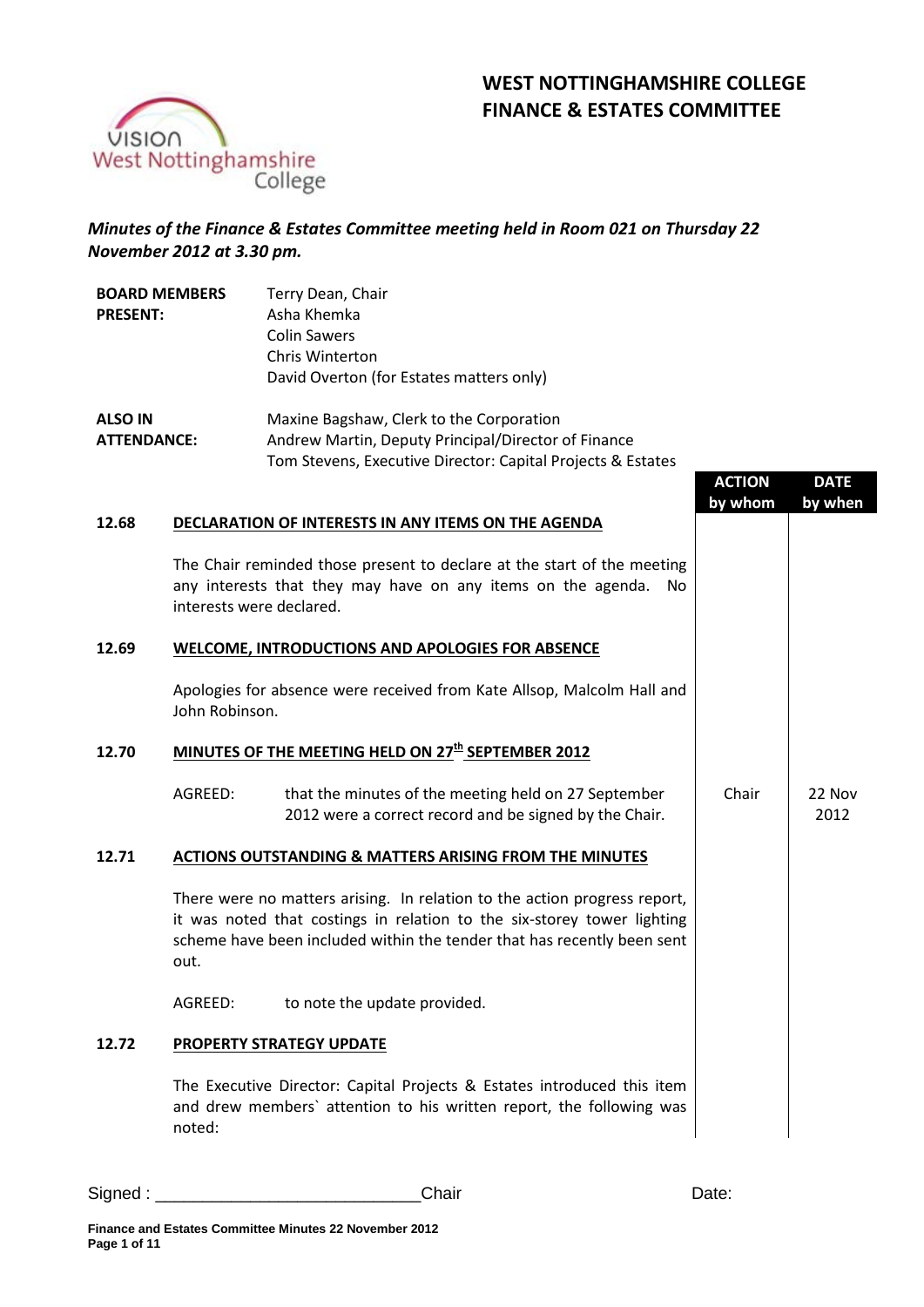- New build and courtyard  $-$  7-week extension of contract to 25 January 2013 has been formerly requested (including two weeks Christmas closure). Unlikely to be improved, but there is a high degree of confidence that they will actually hit the deadline of 25 January 2013. Members` attention was drawn to the visuals of the Spa/Restaurant/Hair Salon attached at appendix 1, and the updated completion programme attached at appendix 2.
- Premises licence for Derby Road Campus was applied for on 23 October. Subject to approval, the licence will allow stage plays/ films/sporting events etc, any day from 9.00 am to 00.00 pm, indoor or out. The local community has 28 days to object or ask for amendments to the proposals.
- Current expenditure for new build is on target to meet £10,968,853 budget. Change control variations are estimated to be £202,488. Change controls to be approved of £24,763. Anticipated changes of £43,500 and provisional sums of £186,980. Members reviewed appendix 4 which identified the construction expenditure of £5,131,979, representing 63.9% of construction value.
- SFA enhanced grant the College was successful in its bid for £780k to support relocation of Visual Arts from Chesterfield Road to the Derby Road Trades Building, this is in addition to the £120k received for the renewal grant. Work to commence on interim classrooms to support cladding and six-storey tower early January 2013. Main programme of work to commence on relocation of Fabrication and Welding to new Engineering Centre. Finance & Estates Committee to consider early enabling works later on the agenda.

Members reviewed the report presented and were advised that in relation to the licence applied for, it was anticipated that it would be very rare that the College would ever need to extend licence arrangements beyond midnight. It was noted that today is the last day for the local community to make objections. The Principal indicated that the SFA is likely to announce another round of enhanced renewal grant monies available, estimated to be approximately £100million available to the sector.

The Executive Director: Capital Projects & Estates circulated an additional paper, which made recommendations regarding the appointment of a building contractor to undertake enabling work for the relocation of Visual Arts from Chesterfield Road to the Trades Building Derby Road. The Committee was asked to make a number of decisions regarding professional appointments to support the design, development and implementation of enabling works.

Members reviewed the written report provided and specifically noted the following:

• The Skills Funding Agency informed the College on 31 October that the bid for funding to support the move of Visual Arts had been successful. A grant of £780k is anticipated to support the estimated project costs of £2,364,141.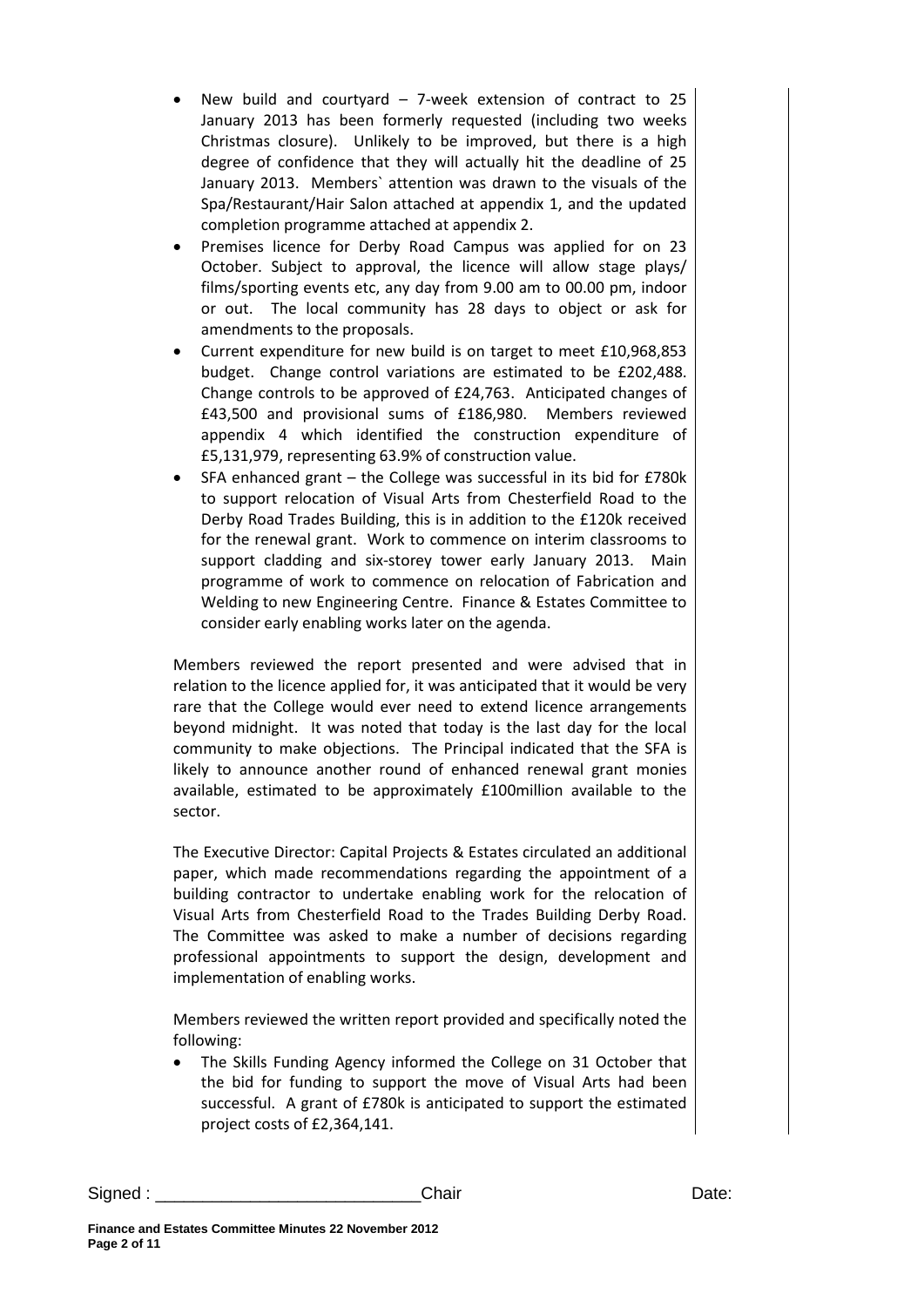| To assist in delivery of cladding programme for six-storey tower, it<br>was agreed that classrooms would be constructed on the existing<br>mezzanine. One third of the cost to complete this can be charged<br>against the grant.<br>The selected procurement route for the project is single stage design<br>٠<br>The project was competitively tendered to five<br>and build.<br>contractors. The lowest compliant tender at the current time is from<br>B&K Property Services Ltd at a cost of £159,335 plus VAT.<br>Professional fees incurred to develop the design, drawing and<br>٠<br>specification are architects (Taylor Young) £3500, mechanical and<br>electrical (Watermans) £5750, structural (Curtins) £852, all fees are<br>exclusive of VAT at 20%.<br>Professional fees for legal (Flint Bishop) £350 and BREEAM (Pick<br>٠<br>Everard) £9k for complete refurbishment, including enabling work are<br>anticipated.<br>Members were advised that, at this point in time, there are two<br>additional tenders which may become compliant following requests for<br>additional detail, it was felt that should either of these tenders become<br>wholly compliant and be lower than that currently presented by B&K<br>Property Services Ltd, then there needed to be some flexibility to award<br>the contract to the ultimate lowest compliant tender. It was felt<br>appropriate to delegate authority to the Principal to decide upon the<br>appointment of a contractor when all outstanding queries are resolved.<br>This is on the basis of appointment of the ultimate lowest compliant<br>tender.<br>Members reviewed the detail presented and questioned whether there<br>would be additional costs associated specifically to the achievement of<br>BREEAM rating. The Executive Director: Capital Projects and Estates<br>He estimated that of the £2.3million<br>confirmed that there would.<br>scheme, approximately £300k costs would be directly associated with<br>obtaining the BREEAM rating. It was noted that BREEAM status was a<br>specific condition of the ERG grant awarded to the College of £780k.<br>In relation to a number of queries regarding contract changes and cost<br>EDCP&E<br>Nov 2012<br>variations, it was agreed that David Overton and the Executive Director:<br>Capital Projects & Estates would meet outside the meeting.<br>AGREED to:<br>a) Note the update provided.<br>b) Delegate authority to the Principal to appoint a contractor to<br>commence enabling works on the basis of the lowest compliant tender<br>presented.<br>c) Approve professional fees to prepare the design, drawings and<br>specification. Architect Taylor Young £3500, mechanical and electrical,<br>Watermans at £3750, structural Curtins at £862, all fees are exclusive<br>of VAT at 20%.<br>d) Approve the appointment of legal and BREEAM consultant support for<br>the whole project at an anticipated cost of £12500 plus VAT. |  |  |
|--------------------------------------------------------------------------------------------------------------------------------------------------------------------------------------------------------------------------------------------------------------------------------------------------------------------------------------------------------------------------------------------------------------------------------------------------------------------------------------------------------------------------------------------------------------------------------------------------------------------------------------------------------------------------------------------------------------------------------------------------------------------------------------------------------------------------------------------------------------------------------------------------------------------------------------------------------------------------------------------------------------------------------------------------------------------------------------------------------------------------------------------------------------------------------------------------------------------------------------------------------------------------------------------------------------------------------------------------------------------------------------------------------------------------------------------------------------------------------------------------------------------------------------------------------------------------------------------------------------------------------------------------------------------------------------------------------------------------------------------------------------------------------------------------------------------------------------------------------------------------------------------------------------------------------------------------------------------------------------------------------------------------------------------------------------------------------------------------------------------------------------------------------------------------------------------------------------------------------------------------------------------------------------------------------------------------------------------------------------------------------------------------------------------------------------------------------------------------------------------------------------------------------------------------------------------------------------------------------------------------------------------------------------------------------------------------------------------------------------------------------------------------------------------------------------------------------------------------------------------------------------------------------------------------------------------------------------------------------------|--|--|
|                                                                                                                                                                                                                                                                                                                                                                                                                                                                                                                                                                                                                                                                                                                                                                                                                                                                                                                                                                                                                                                                                                                                                                                                                                                                                                                                                                                                                                                                                                                                                                                                                                                                                                                                                                                                                                                                                                                                                                                                                                                                                                                                                                                                                                                                                                                                                                                                                                                                                                                                                                                                                                                                                                                                                                                                                                                                                                                                                                                      |  |  |
|                                                                                                                                                                                                                                                                                                                                                                                                                                                                                                                                                                                                                                                                                                                                                                                                                                                                                                                                                                                                                                                                                                                                                                                                                                                                                                                                                                                                                                                                                                                                                                                                                                                                                                                                                                                                                                                                                                                                                                                                                                                                                                                                                                                                                                                                                                                                                                                                                                                                                                                                                                                                                                                                                                                                                                                                                                                                                                                                                                                      |  |  |
|                                                                                                                                                                                                                                                                                                                                                                                                                                                                                                                                                                                                                                                                                                                                                                                                                                                                                                                                                                                                                                                                                                                                                                                                                                                                                                                                                                                                                                                                                                                                                                                                                                                                                                                                                                                                                                                                                                                                                                                                                                                                                                                                                                                                                                                                                                                                                                                                                                                                                                                                                                                                                                                                                                                                                                                                                                                                                                                                                                                      |  |  |
|                                                                                                                                                                                                                                                                                                                                                                                                                                                                                                                                                                                                                                                                                                                                                                                                                                                                                                                                                                                                                                                                                                                                                                                                                                                                                                                                                                                                                                                                                                                                                                                                                                                                                                                                                                                                                                                                                                                                                                                                                                                                                                                                                                                                                                                                                                                                                                                                                                                                                                                                                                                                                                                                                                                                                                                                                                                                                                                                                                                      |  |  |
|                                                                                                                                                                                                                                                                                                                                                                                                                                                                                                                                                                                                                                                                                                                                                                                                                                                                                                                                                                                                                                                                                                                                                                                                                                                                                                                                                                                                                                                                                                                                                                                                                                                                                                                                                                                                                                                                                                                                                                                                                                                                                                                                                                                                                                                                                                                                                                                                                                                                                                                                                                                                                                                                                                                                                                                                                                                                                                                                                                                      |  |  |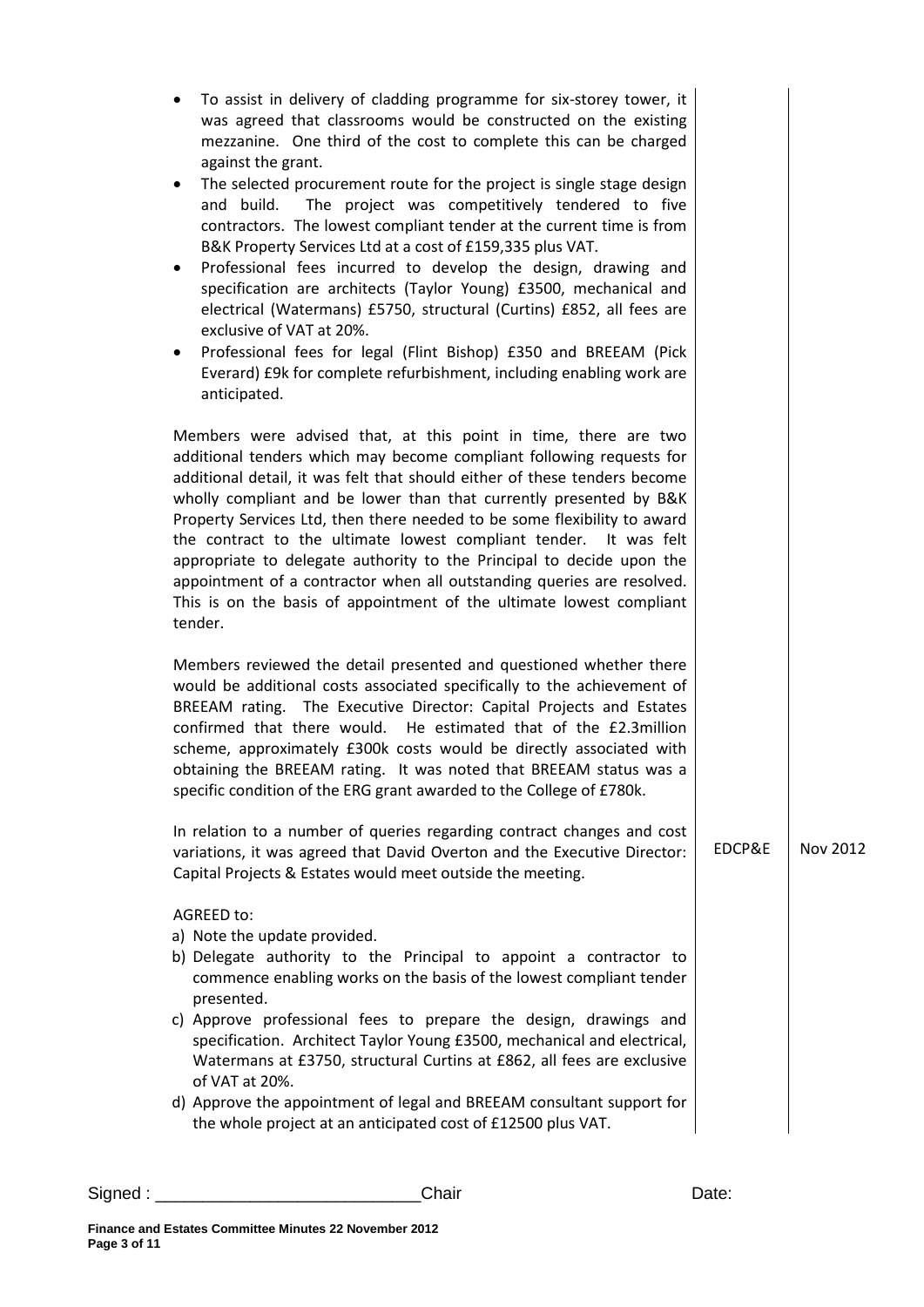Members then went on to discuss the six-storey tower. It was noted that a tender extension had been provided and that the deadline for submission of tenders was only yesterday. It was explained that the tender extension had been required because there was a delay by KME, the panel manufacturers in issuing the cladding cost information. The Executive Director: Capital Projects & Estates indicated that he had not yet had time to review all the tenders submitted, but in broad terms it appeared that the estimates were currently £500k over the budget allocated to this element of the project.

Members discussed the outstanding issues in relation to the Sports Hall. Key issues were summarised at appendix 7, page 30. It was explained that if all of the issues raised by Baggaleys come to fruition, then the variation would be in the order of £186k.

Members reviewed page 31 and the detail provided in relation to all the variations, which are currently the subject of discussions and dispute. It was noted that the sports hall is not technically a multi purpose hall, but is instead an 'enhanced function sports hall'. It was acknowledged that some of the contract variations were improvements made to the specification to allow more speech-based activities. The Executive Director: Capital Projects & Estates informed members that Baggaleys have still not provided the requested information regarding time extensions sought, and until this is provided, the College Team have not been able to quantify the time taken regarding any additional items/extensions.

Members of the Committee took the opportunity to discuss yet again the role of Turner & Townsend and its advice and support to the College. The Executive Director: Capital Projects & Estates gave assurance that he believed the support and advice was appropriate. The Committee agreed that the College had learned lessons from the Sports Hall project, and in the future, wherever possible, they would wish to see the Team agree any variation in cost before implementation. It was, however, acknowledged that there may be some decisions that are time critical and therefore a balance needs to be struck. All agreed that the Team in place needed to learn and improve systems and process and that potential contract disputes were to be avoided and managed going forward.

The Director of Finance provided a financial review of the project and members` attention was drawn to page 39, which provides a summary. He confirmed that in terms of profitability the College Group performance has exceeded that forecast within the original financial plan presented to the Board in June 2011. The two completed years of 2010/11 and 2011/12 have exceeded the expected surplus amounts by a total of £3.315million. Whilst in both completed years the turnover has been below expected levels, total costs have been lower still, providing the improved performance. Within costs it is pay costs that have been consistently lower than anticipated in both of the reported years.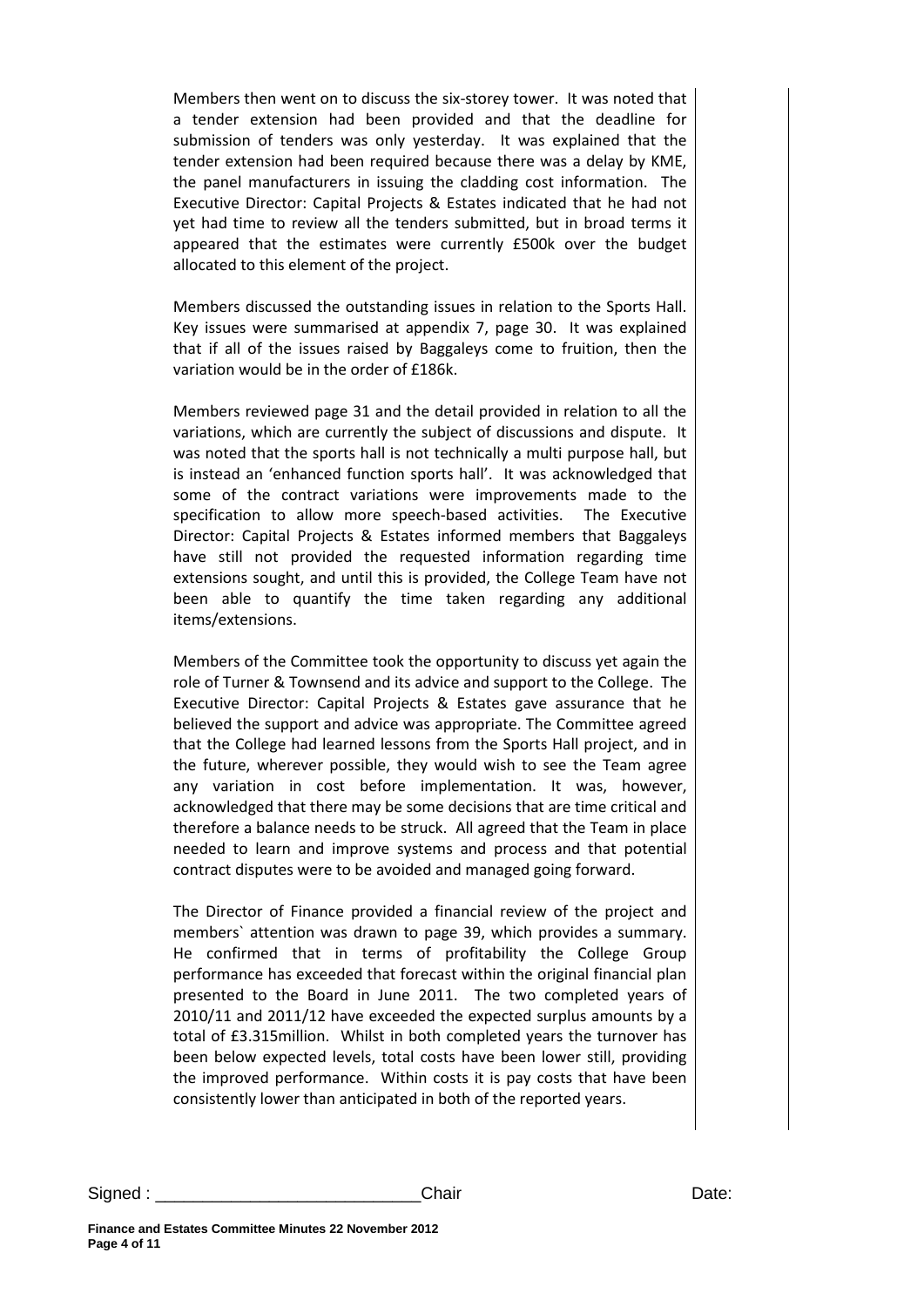|       | Moving forward, if the College Group financial performance was to fall<br>short of expectations, the good progress made to date would quickly<br>erode, and any commitment to deliver the Engineering facility would<br>prove to be a risky decision in the light of increasing costs of delivering<br>the core programme, put simply, the College must not be complacent<br>about the Group's financial performance, the management of costs on<br>the current programme, or the commitment of further expenditure for its<br>proposed Engineering facility.                                                                                                                                                                                                                                                                                          |                                   |               |
|-------|--------------------------------------------------------------------------------------------------------------------------------------------------------------------------------------------------------------------------------------------------------------------------------------------------------------------------------------------------------------------------------------------------------------------------------------------------------------------------------------------------------------------------------------------------------------------------------------------------------------------------------------------------------------------------------------------------------------------------------------------------------------------------------------------------------------------------------------------------------|-----------------------------------|---------------|
|       | In reviewing the overall project, members acknowledged that the sports<br>hall element of the project was particularly over budget and that the<br>other big variance in costs anticipated at this time is the cost of cladding,<br>and therefore there is an unavoidable impact upon the whole £24 million<br>project. The question for the Board to then consider is where it can<br>obtain additional monies and if additional sums are not available, does<br>this make the whole project affordable. It was agreed that the Board,<br>when deciding upon the awarding of the cladding contract, at its<br>December Board meeting, needs to do so within the context of the<br>affordability of the whole project. The Director of Finance confirmed that<br>sufficient financial information on the context would be provided at that<br>meeting. | Director of<br>Finance            | Dec 2012      |
|       | In reviewing the affordability assessment at page 41, it was<br>acknowledged that the plan was based upon estimated results. The<br>College is actually £3.315million ahead of anticipated position, and that<br>this, plus additional grants received, will have had a positive impact upon<br>affordability, however, this has to be taken in the context of the reasons<br>for increased surpluses and not just the surpluses themselves.                                                                                                                                                                                                                                                                                                                                                                                                           |                                   |               |
|       | It was confirmed that a specific report regarding the costs of the six<br>storey tower cladding and its affordability within the context of the whole<br>project would be presented to the Board at its meeting on 6 December<br>2012.                                                                                                                                                                                                                                                                                                                                                                                                                                                                                                                                                                                                                 | Director of<br>Finance/<br>EDCP&E | 6 Dec<br>2012 |
|       | to note the update provided.<br>AGREED:                                                                                                                                                                                                                                                                                                                                                                                                                                                                                                                                                                                                                                                                                                                                                                                                                |                                   |               |
| 12.73 | <b>ENGINEERING INNOVATION CENTRE UPDATE</b>                                                                                                                                                                                                                                                                                                                                                                                                                                                                                                                                                                                                                                                                                                                                                                                                            |                                   |               |
|       | The Executive Director: Capital Projects & Estates introduced this item<br>and drew members' attention to the following:<br>Options have been explored regarding freehold purchase of Unit C<br>٠<br>Gateway 28. Potential total cost of a new Engineering Centre on the<br>Mansfield Brewery site is presently not affordable for the College and<br>any timeline to commence development uncertain.<br>Proposed purchase price of £1.1million for Unit C Gateway 28 is<br>٠<br>based upon 30,493 square foot at £36.07 per square foot. This<br>compares with market high of £55 per square foot in 2008/9,<br>therefore a 34% reduction.<br>Refurbishment would be undertaken in two phases.<br>Phase 1<br>٠<br>relocation of Motor Vehicle Maintenance from Acorn Way and                                                                          |                                   |               |
|       |                                                                                                                                                                                                                                                                                                                                                                                                                                                                                                                                                                                                                                                                                                                                                                                                                                                        |                                   |               |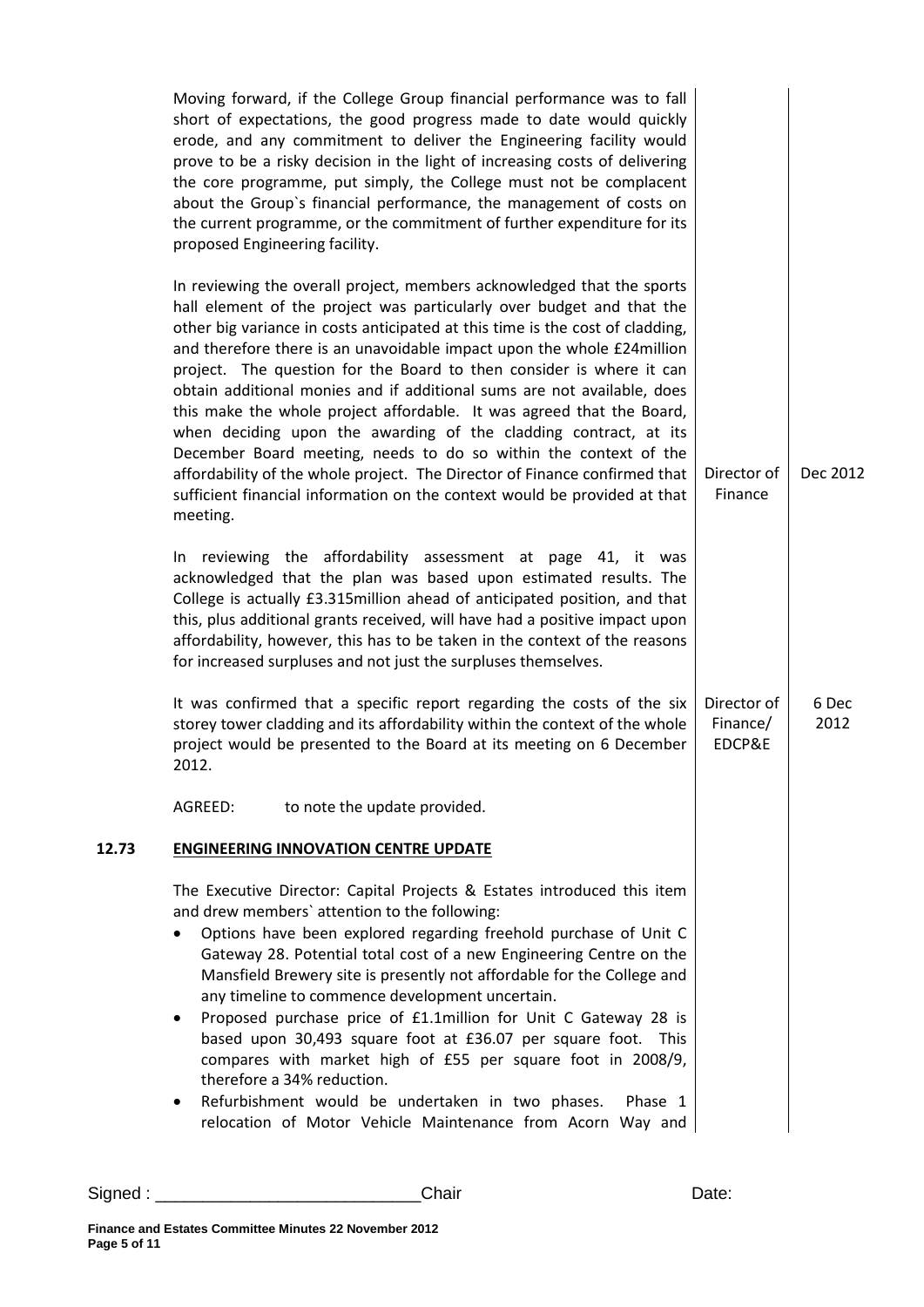Fabrication and Welding from Derby Road, which frees up the Trades Building for Visual Arts relocation. Phase 2 - relocation from Sovereign Way (it was noted that phase 2 may be subject to any future ERG bid for funds).

- Additional electricity supply cost of £84,500 plus VAT to upgrade substation and gas connection charge of £10, 448 plus VAT.
- Estimated cost for phase 1 work (Motor vehicle and Fabrication & Welding is £1.505million, including additional power supply).
- Phase 2 Engineering, estimated cost is in preparation. An early assessment, however, indicates costs to be in the region of £2.278million.
- College secured lending facility of £17million. Current estimates include £13million commitment, plus £1million set aside, should it be difficult to dispose of existing sites, leaving £3million for other developments.
- Phase 1 is estimated to be affordable at (site purchase £1.1million and refurbishment at £1.505million), £2.605million. This figure assumes no highways and access improvements are required.
- Phase 2 to follow at an estimated cost of £2.278million subject to affordability and overall College capital commitment.

Members of the Committee were asked to consider at this stage a recommendation to the Board to proceed with continued negotiations regarding the purchase of the freehold site rather than leasehold arrangements. Members were happy to support the recommendation to purchase the site in principle and undertake the required refurbishment, it was however, acknowledged by Committee Members that the decision by the Board needs to be taken within the overall affordability strategy.

AGREED to:

- a) Note the content of the report.
- b) Recommend that the Board continue discussions/negotiations regarding the purchase of the freehold site Unit C Gateway 28 and undertake refurbishment.
- c) Recommend the appointment of the existing design Team for the new Teaching Block & six storey tower cladding (Taylor Young Architects, Watermans Building Services, Curtin Structural Services, Turner Townsend cost management, Sharpe Redmore Acoustics,) to prepare detailed specifications for the new Engineering Innovation Centre.

## **12.74 FINANCE REPORT SEPTEMBER 2012**

The Director of Finance introduced this item and whilst very early in the year, drew members` attention to the following:

The financial performance for the College and Group has started weaker than budget with a deficit position reported (a loss of £142k), for the College offset by strong performance across the subsidiary companies. This resulted in an overall Group surplus, after all adjustments, of £130k, compared to a budgeted £313k.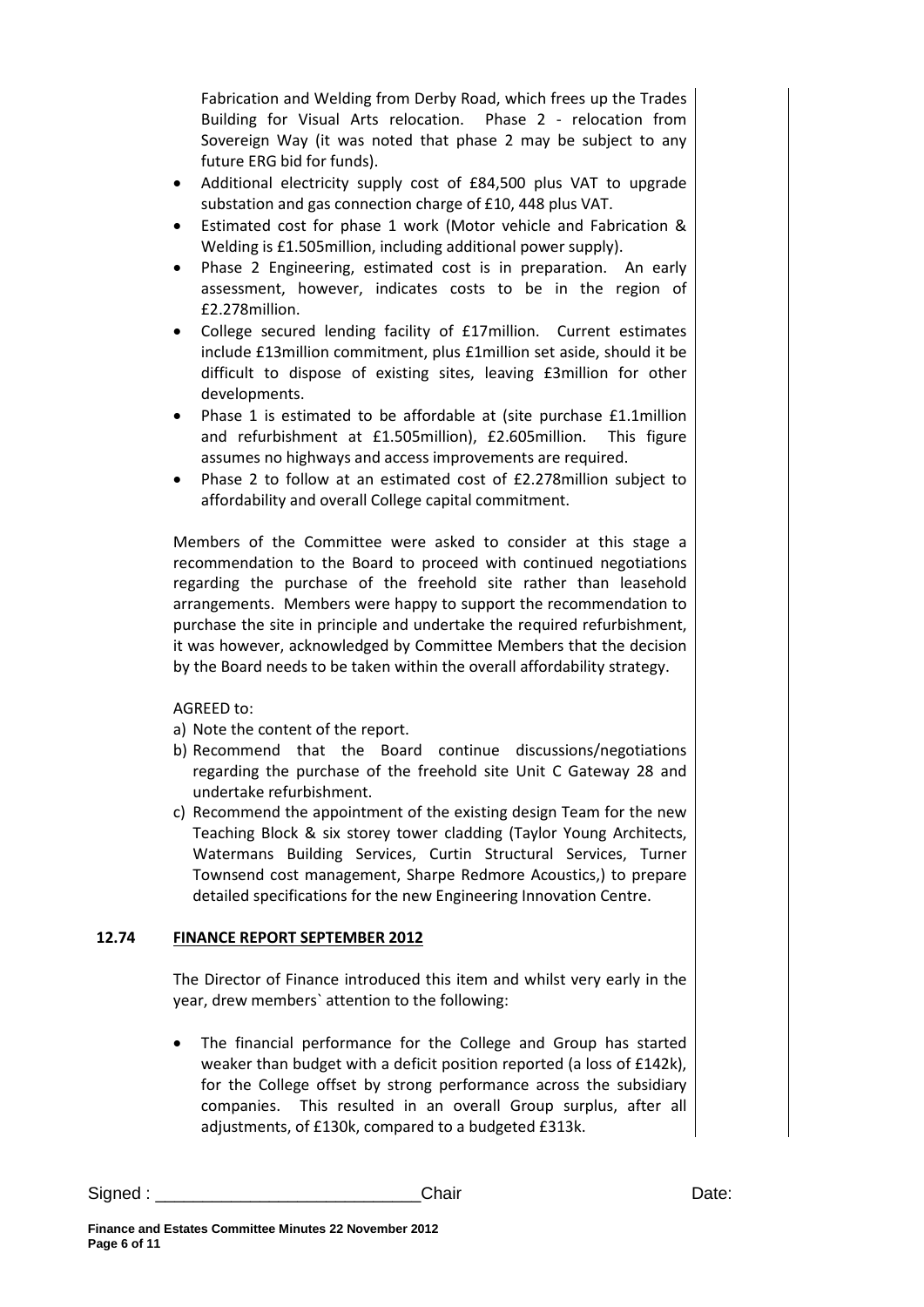- The core reason for the slower than expected start to the year is the 16-18 apprenticeship programme which has not delivered the volumes of activity planned. It was acknowledged that sometimes there is a delay in logging starts on the systems as the teams are focussing on completions.
- Total Group turnover for the period of £7.274million is some £757k short of the phased budget, with underperformance of £601k against budget for the 16-18 apprenticeship programme. In addition a weak performance in the 14-18 NEET programme has also contributed to the reported result.
- Operating profits for the Group of £62k are some £181k behind budget and include a loss for the College of £142k and strong profit contribution from Skilldrive (£115k) and Safety Plus (£82k).
- The College performance includes an under spend on pay costs of around £32k, which is reassuring considering that a number of senior roles were resourced through agency arrangements, adding costs way in excess of those budgeted. It was noted that these positions now have permanent recruits, and therefore efficiencies should be seen. The main areas of under spend are in teaching and administration.
- College non pay expenditure is under spent as would be anticipated considering the shortfall in turnover and the reliance on partner activity. An under spend of £582 includes £383k of under spend related specifically to franchise partners, with further under spends reported within administration and other operating expenses.
- The balance sheet now includes the first tranche of borrowing associated with the new build programme with a total value of £3.8million as at the end of September 2012. This has incurred interest costs of £30k for the first two months of the year.
- Short term solvency is strong at the balance sheet date, due to the expenditure of the capital programme not being as advanced as anticipated when the loan draw down schedule was confirmed. Cash balances for the Group as at 30 September 2012 were £7.8milion and includes some £3million on medium to long term deposit in order to minimise net interest costs on the borrowing facility.
- The College financial health remained as 'good' at the end of September 2012.

In general terms, the Director of Finance confirmed that there are a couple of areas that the Committee and Board would wish to keep an eye on and monitor the College`s performance as it is behind target in a number of areas. He envisages that it is likely that the College will see an increase in its Adult Skills budget and this may offset some of the under performing areas, but it is clear that it is going to be a very challenging year.

Members discussed generally the 16-18 apprenticeship programme and acknowledged that, historically, the College has seen a delay in starts being logged as both College teams and partners concentrate on completions for the prior year. It was hoped that digital technology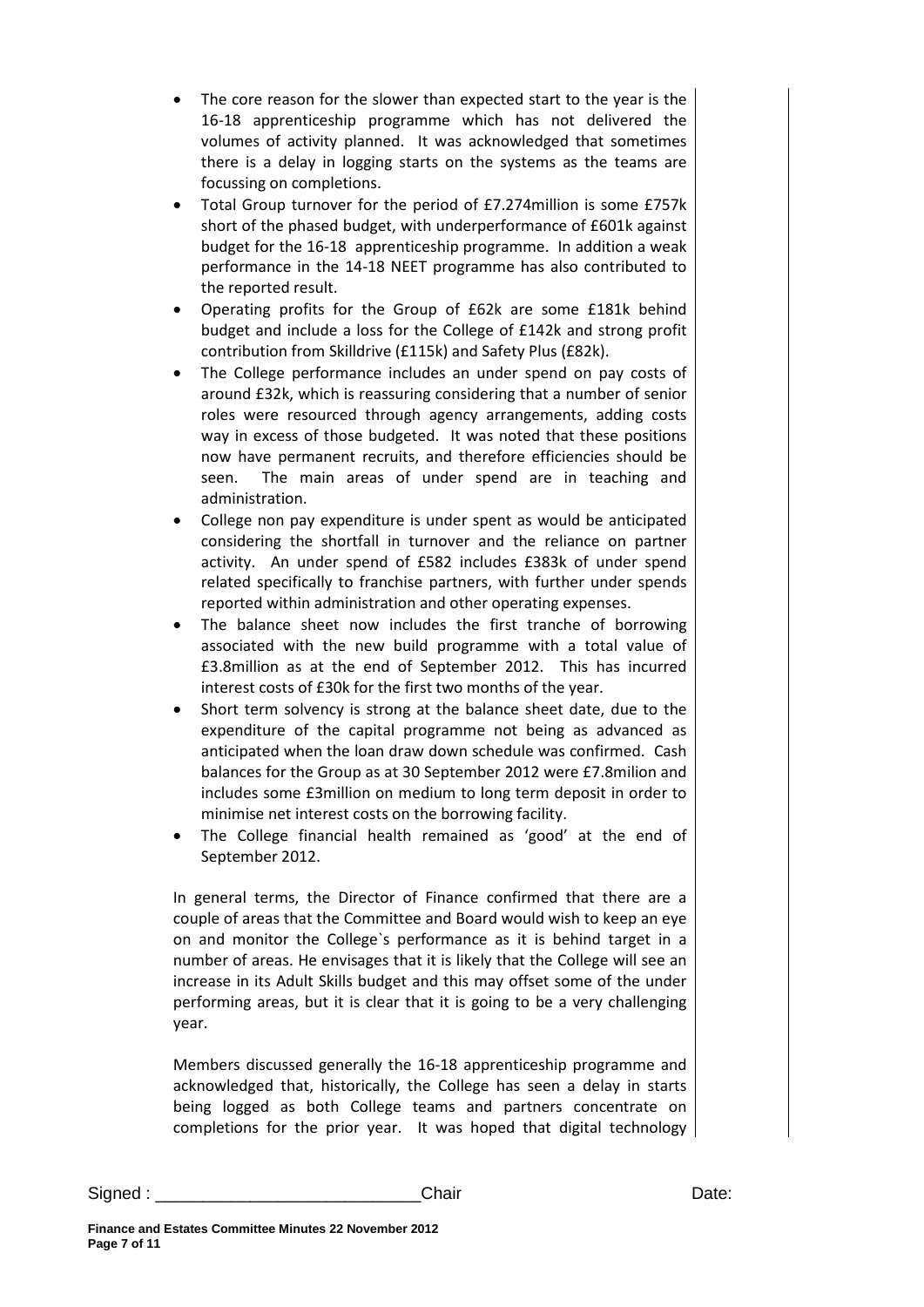would improve this, but as has been seen in the past, it is a year on year problem.

The Director of Finance indicated that he now has the data available for the end of period 3 and in his view the results are still not brilliant, and therefore, there is a need to closely monitor performance going forward. All felt that achievement of the 16-18 year old target would be challenging and a focus area going forward.

AGREED: to note the Finance Report September 2012.

## **12.75 2011/12 FINANCIAL STATEMENTS AUDIT MANAGEMENT LETTER & 2011/12 DRAFT MEMBERS REPORT AND FINANCIAL STATEMENTS**

It was agreed that these two agenda items would be considered together as they are inextricably linked. In terms of the audit, the Director of Finance confirmed that KPMG have now completed all of their audit work and therefore there will be slight changes to the wording detailed at page 71. It was acknowledged that the full detail of both of these reports have already been shared with the Audit Committee.

Members reviewed the audit report and noted the summary provided of audit progress and status at page 71. The Director of Finance confirmed that all outstanding information had been provided to auditors and it was anticipated that their audited opinion would remain unqualified for both the College and the subsidiary companies financial statements. The financial position was noted as follows:

- The overall historical cost surplus for the year was £3.4million (7.1% of total income), slightly higher than in 2010/11, which was £3million (7.1% of total income).
- The increase is mainly due to an increase in funding body income and a lower rate of increase in staff costs and other operating expenses.
- The performance of the College subsidiaries has been varied, however, Skilldrive Ltd continues to grow and perform strongly.
- The gross profit of Skilldrive Ltd increased from £979k to £1.007million, whilst administrative expenses rose from £117k to £176k, resulting in a decrease in operating profit (before deed of covenant) from £861k to £831k.
- The gross profit of Safety Plus Training & Consultancy Ltd decreased from £698k to £417k due to a fall in turnover and increased cost of sales. This resulted in an operating loss of £41k compared to the prior year operating profit before deed of covenant of £230k.
- Vision Apprentices increased gross profit from £23k to £85k due to a large increase in turnover not matched by the rising cost of sales. This resulted in an operating profit before deed of covenant of £53k compared to £3k in the prior year.
- In the first year of operation Safety Plus Construction Ltd reported £7k of gross profits, with £22k of administrative expenses, resulting in a £15k operating loss.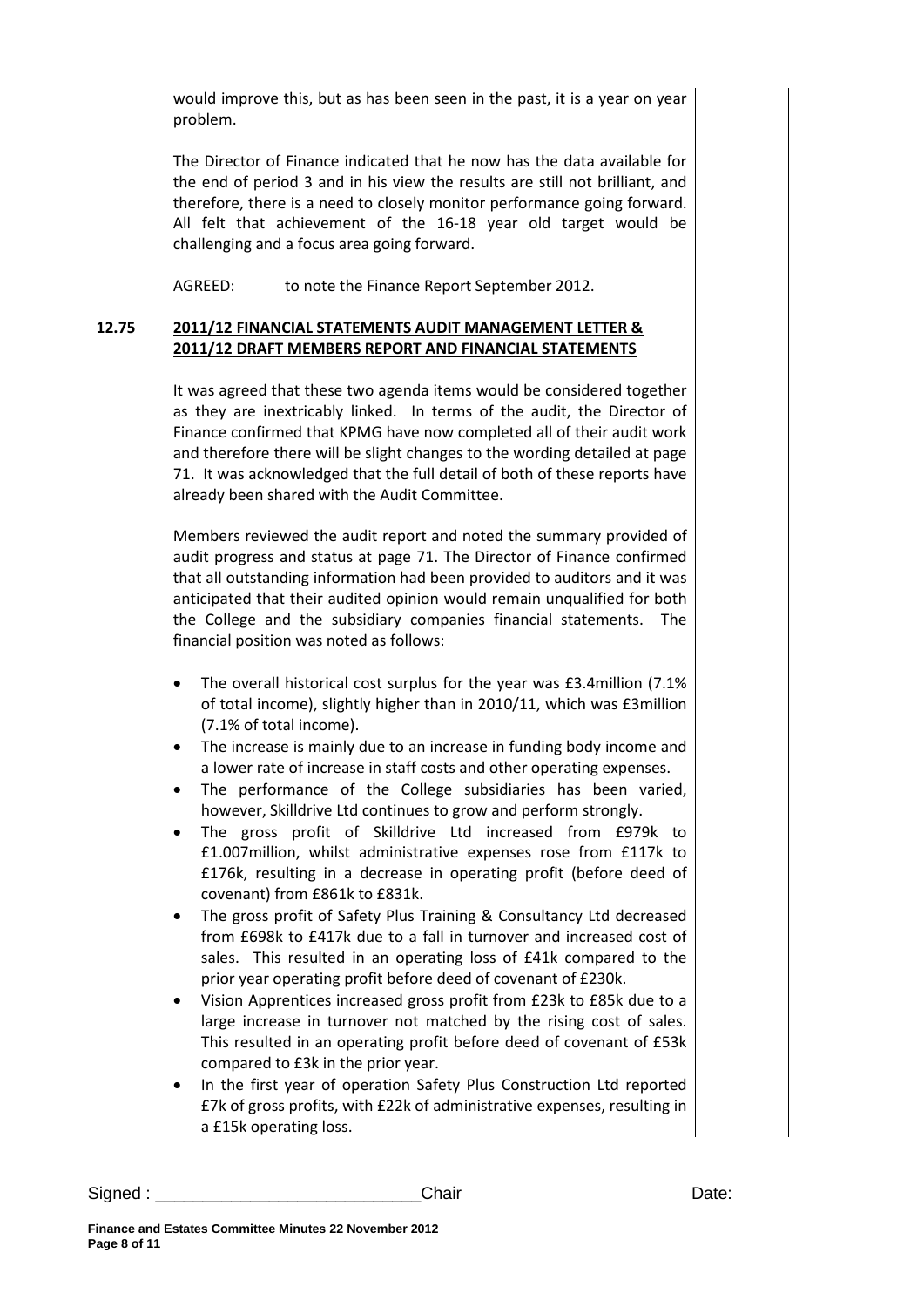- Page 73 total income was noted as £47,936,000.
- Page 74 summarises the balance sheet and shows that cash at bank and in hand decreased, however net assets have increased. Members noted the net pensions liability and acknowledged it had been the subject of significant discussion at the Audit Committee. The actuarial calculations were explained again.
- Page 75 provides specific detail regarding the FRS17 retirement benefits calculation. All agreed that this remains a significant problem for the future, and that as it currently stands it is a 20 year liability. Whilst concerning, members all felt that there was nothing that the College could do to change the position at this point in time.
- Page 76 provides a summary of the audit work undertaken in relation to subsidiary companies.
- Page 78 provides detail of the two medium priority audit recommendations made. In relation to the first, it was confirmed that the recommendation has been accepted. In relation to the second, the College have explained that the choice made not to accrue the expenditure, Auditors have disagreed with this, however, it has been agreed with Auditors that the College will not make any adjustments in this area.
- Page 79 all information has now been provided.
- Page 82 this cross-references with the detail of the management recommendation at page 78.
- Page 85 onwards provides sector updates.
- Page 91 it was confirmed that the Financial Statements for the year ended 31 July 2012 have been prepared in line with standard sector model requirements.
- Page 117 provides a summary of the income and expenditure accounts and the balance sheet.

Members were entirely happy that the information presented was in line with expectations.

AGREED to:

- a) Note the 2011/12 Financial Statements Audit Management Letter.
- b) Recommend that the Board approve the 2011/12 Members Report and Financial Statement.

## **12.76 RECONCILIATION OF FINANCIAL STATEMENTS TO JULY FINANCE REPORT**

The Director of Finance introduced this item and drew members` attention to page 146 to 148, which explains variations in the financial statements and the finance report to July 2012. Members all agreed that the report was self-explanatory.

AGREED: to note the reconciliation provided.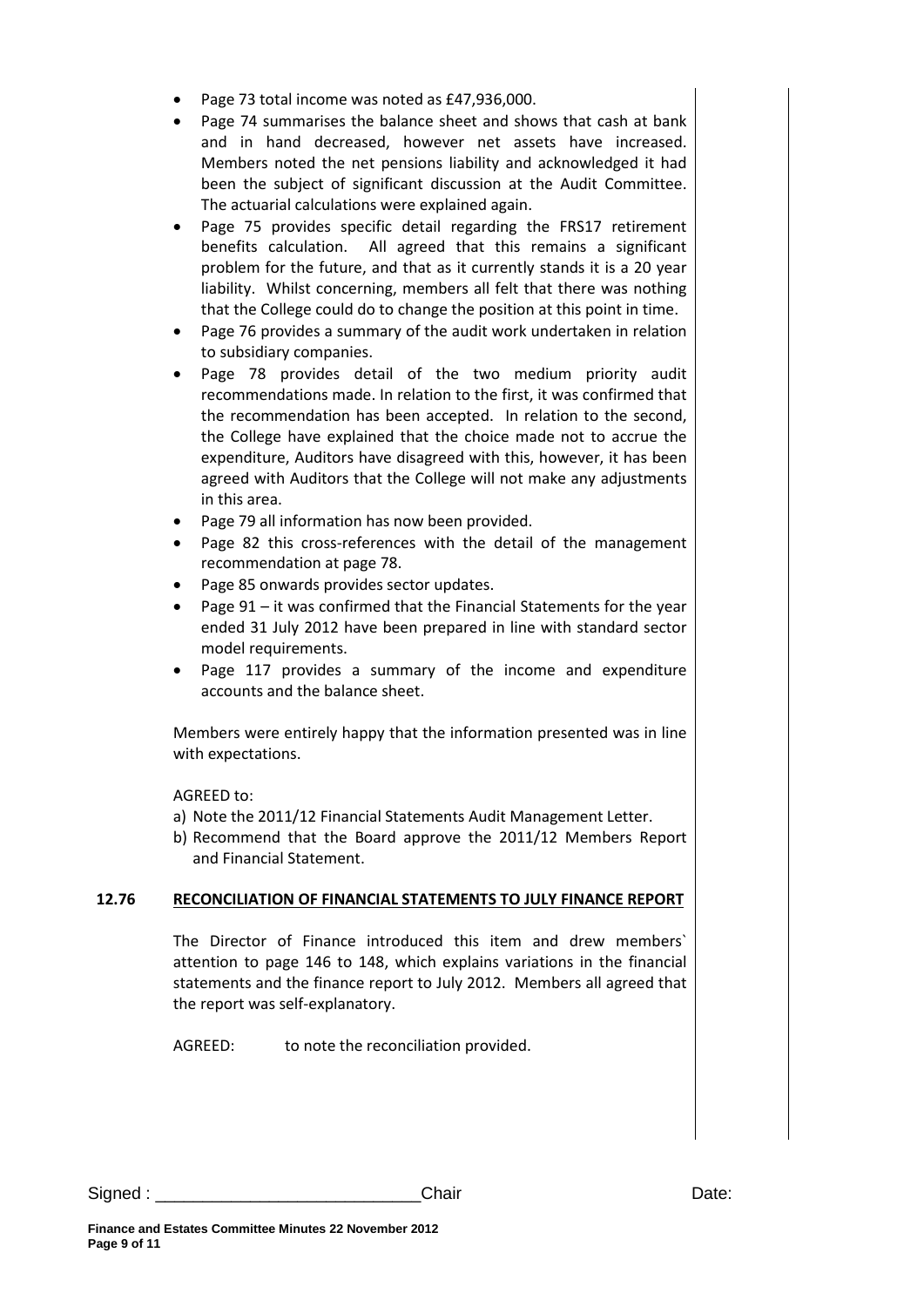### **12.77 STUDENT UNION ANNUAL AUDITED ACCOUNTS 2011/12**

The Director of Finance presented this information and confirmed that the Students` Union does not operate as a separate company and that their accounts are therefore part and parcel of the College`s framework. Members reviewed the schedule of income and expenditure and noted that budget allocation from the College was £69,485, trading income from the Students` Union activities and student visits was £14,706, making a total income of £84,191. After expenditure, there is a small surplus amounting to £4,816.

AGREED: to approve the Students` Union Annual Audited Accounts for 2011/12.

## **12.78 EMPLOYER RESPONSIVE UPDATE**

The Director of Finance introduced this item and drew members` attention to the written report which provides an update on the previously reported position, the following was specifically noted:

- Overall the College has had another successful year in terms of employer related activity in 2011/12. The finalised funding position is;
	- a) 16-18 apprenticeship budget out turn £5,887,823.66, College £955,778.99, Safety Plus £92,159.63, other partners £4,839,855.04.
	- b) Adult apprenticeship budget out turn £5,955,809.55, College £753,060.70, Safety plus £6,038.73 and other partners £5,149,897.78.
	- c) NVQ budget out turn £4,547,912.83, College £550,819.79, Safety Plus £1,979,275.64 and other partners £2,017,817.40.
- Total income was £16,391,544.

For the first two periods of 2012/13 the College continues to see a challenge to engage sufficient 16-18 apprenticeship numbers, which has resulted in an adverse budget position. The College has seen an increase in provision delivered directly by the College and is securing new partners in this area, but the target remains a significant undertaking. The Adult delivery continues to perform well and the College is hopeful of securing additional funding for 2012/13.

Members reviewed the partner contracts detailed at appendix 1, it was noted that contracts are primarily with existing partners, although a new partnership is proposed (following due diligence processes) with Babbington Business College to help with 16-18 apprenticeship numbers.

Members, in reviewing the partner contracts lists, noted proposed variations shaded in yellow and the risk ratings given to partners detailed in the left hand column.